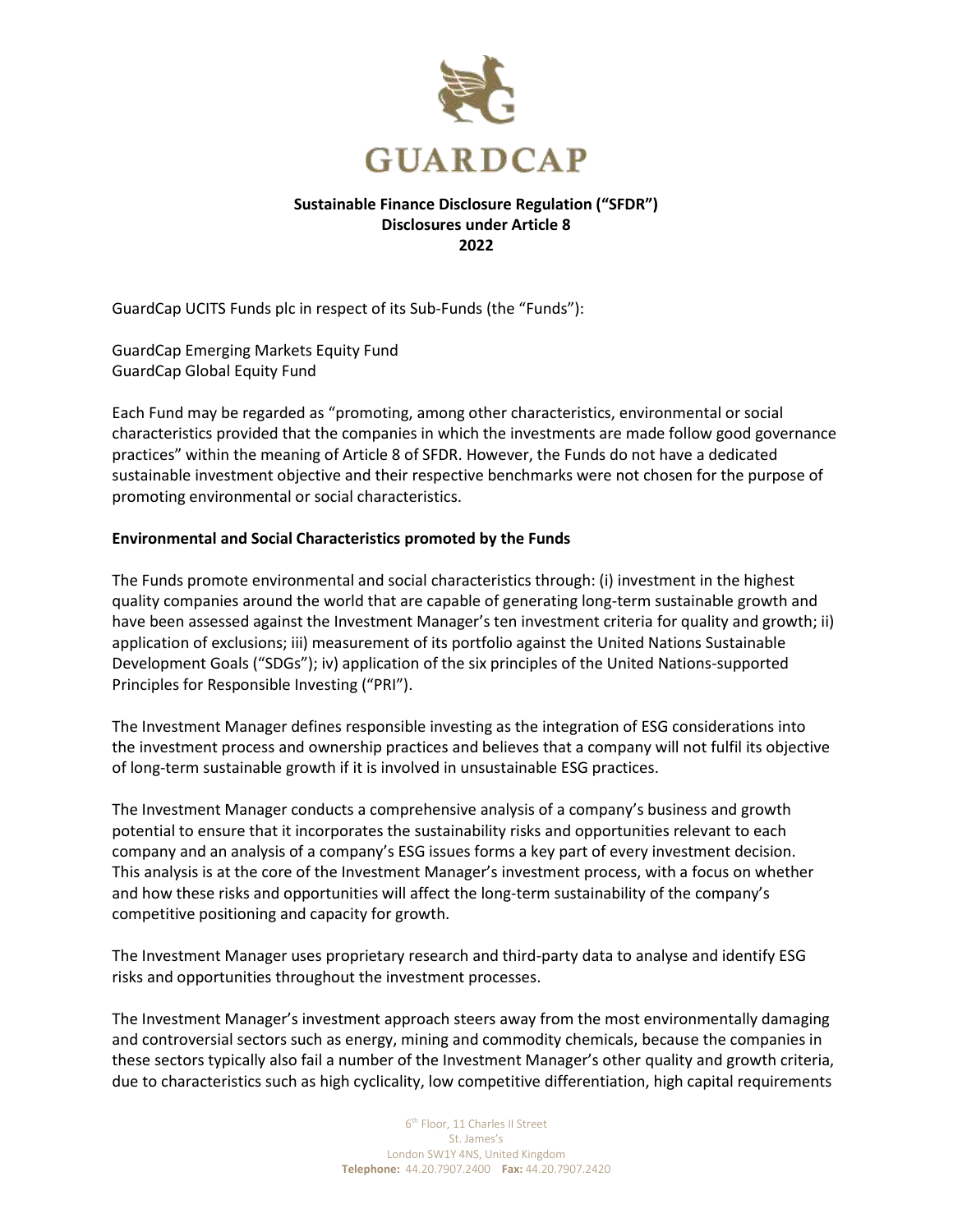and regulation, among others.

#### **Screening and Exclusions**

To formalise its existing investment approach, the Investment Manager seeks to exclude direct investment in corporate issuers that are involved in the manufacture or production (subject to a specific revenue threshold\*) of activities including but not limited to:

i) Controversial weapons (including but not limited to anti-personnel landmines, cluster munitions, biological weapons and chemical weapons);

- ii) Firearms or small arms ammunition;
- iii) The extraction of fossil fuels and/or the generation of power from them; and
- iv) Tobacco products

\*Specific revenue threshold applied is 5% based on a company's annual report.

The Investment Manager assesses the alignment (or conflict) of the investee companies with the SDGs. The Investment Manager believes that companies with products and/or services that conflict with the SDGs or trends towards social and environmental responsibility will not meet at least two of its key criteria – 1) industry secular growth tailwind – as they will likely face headwinds trying to grow against the prevailing developments, 2) and Foundations for Sustainable Growth.

#### **Consideration of Principal Adverse Impacts**

The Funds will consider the principal adverse impacts of investment decisions on sustainability factors as of 1 January 2022.

An assessment report detailing a full review of the indicators related to any adverse impacts on sustainability will be made available by 30 June 2023 and will cover the period from 1 January 2022-30 December 2022. The report will be made available from the Investment Manager upon request. This statement outlines the policies and methodologies that will be used to identify, prioritise and address such adverse impacts on sustainability. The Investment Manager is committed to considering and mitigating, where possible, the adverse impacts of its investments on sustainability factors. In support of this, the Investment Manager will ensure that it has access to a wide range of data, research and analysis regarding the principal adverse impacts.

As part of the research process, the Investment Manager makes an assessment of the principal adverse sustainability impacts caused by the companies in which it invests. The outcome of the assessments may impact the valuation models as well as portfolio construction depending on the materiality of the sustainability risks or adverse impacts identified.

The Investment Manager will consider data points on the principal adverse impacts from investee companies and data providers to help identify where the key impacts may be from an environmental and social perspective. The Investment Manager may face some challenges with regard to data availability, data quality and coverage. Where data is not available on a company or such data is deemed unreliable or inaccurate by the Investment Manager, a reasonable conclusion concerning the likely impacts of such investments will be made. The consideration of a company's principal adverse sustainability impacts may identify companies with which the Investment Manager may wish to engage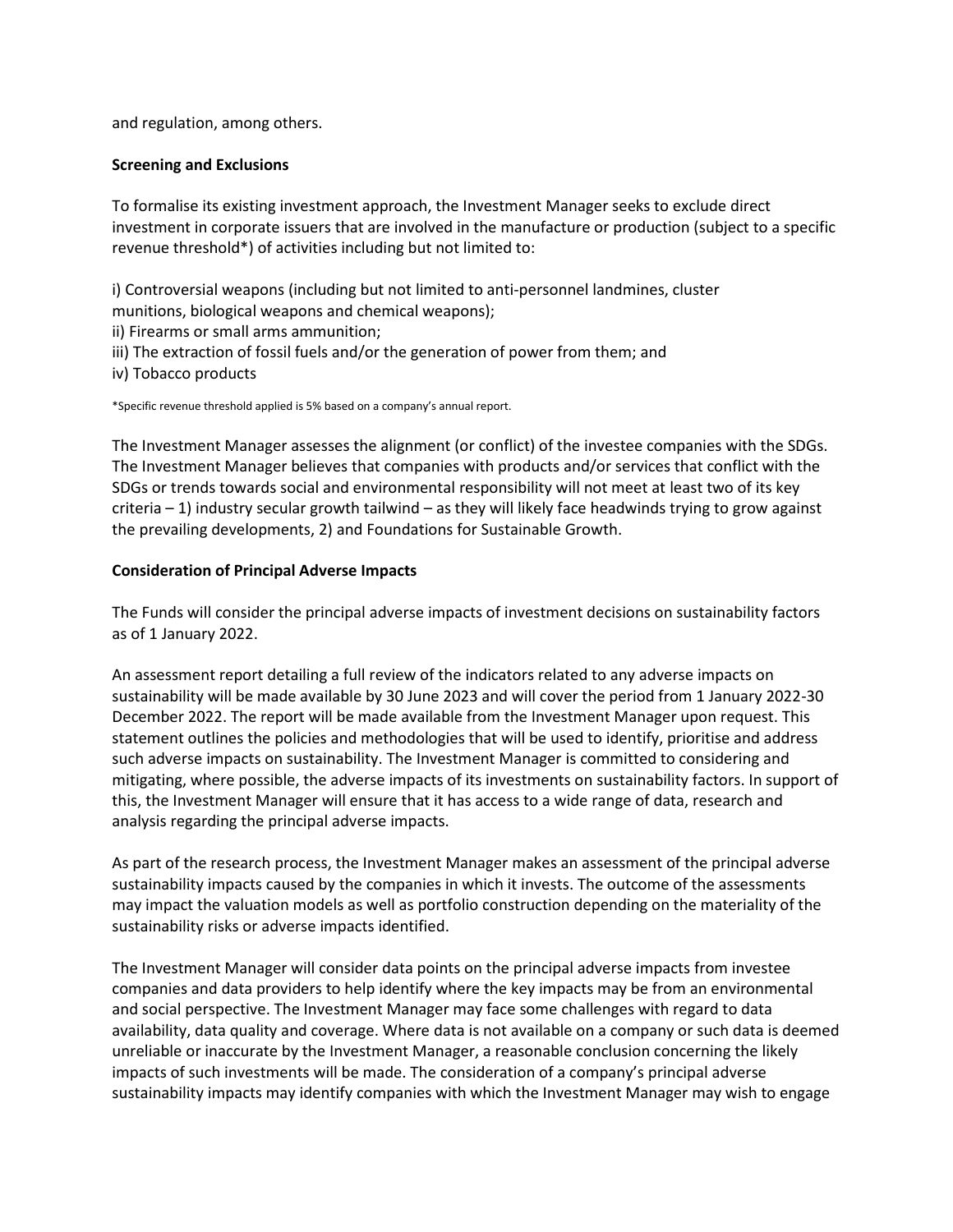through voting at an annual general meeting and/or to initiate dialogue with the company directly.

## **Active Ownership**

The Investment Manager believes that active ownership practices are valuable in enabling good stewardship and engaging with management of companies at regular intervals is an important component of the investment process. This allows the Investment Manager to challenge companies on their strategy, performance and risk, capital structure, as well as their governance structure and social and environmental impacts. An assessment of an investee company's principal adverse impacts allows the Investment Manager to increase its understanding of the companies and to identify areas where engagement could have the most impact.

The Investment Manager may engage directly with the investee company or on occasion work with other investors to seek to agree a plan for mitigation or elimination of the principal adverse impact with the investee company. When prioritising its efforts to remediate adverse impacts through engagement, the Investment Manager will assess among other factors, the materiality of the issue and the likelihood of success of the engagement efforts.

The Investment Manager's engagement process includes provisions for escalation where an issue is sufficiently material and when the Investment Manager is unable to make progress. Engagements could be escalated through additional meetings with the company management and dialogue with members of the investee company's board. Where these engagements do not progress in the direction that the Investment Manager believes is in the interests of the Fund, other options are considered but not limited to:

- Voting against resolutions at shareholder meetings
- Collaborating with other investors
- Partial or full divestment

The Investment Manager votes proxies with the objective of maximising shareholder value as a long term investor, and ensures that reasonable care and diligence is undertaken to ensure the Investment Manager votes these proxies in the best interest of the Fund and in accordance with ESG policies and procedures.

# **Sustainability Risk**

A sustainability risk is an environmental, social or governance event or condition that if it occurs, could cause an actual or potential material negative impact on the value of an investment. Sustainability risks can lead to a significant deterioration in the financial profile, profitability or reputation of an underlying investment of a Fund and thus may materially impact its market price or liquidity. The impact of sustainability risks on an investment may only emerge over the medium to long term and investment decisions may be made on that basis, with the result that other investments may prove more profitable in the shorter term. Further, sustainability risks may not be realised in the manner or to the extent anticipated by the Investment Manager with the result that investments may not perform as expected. To the extent that a sustainability risk occurs, or occurs in a manner that is not anticipated by the Investment Manager, there may be a sudden, material negative impact on the value of an investment and hence on the Net Asset Value of a Fund. Such negative impact may result in an entire